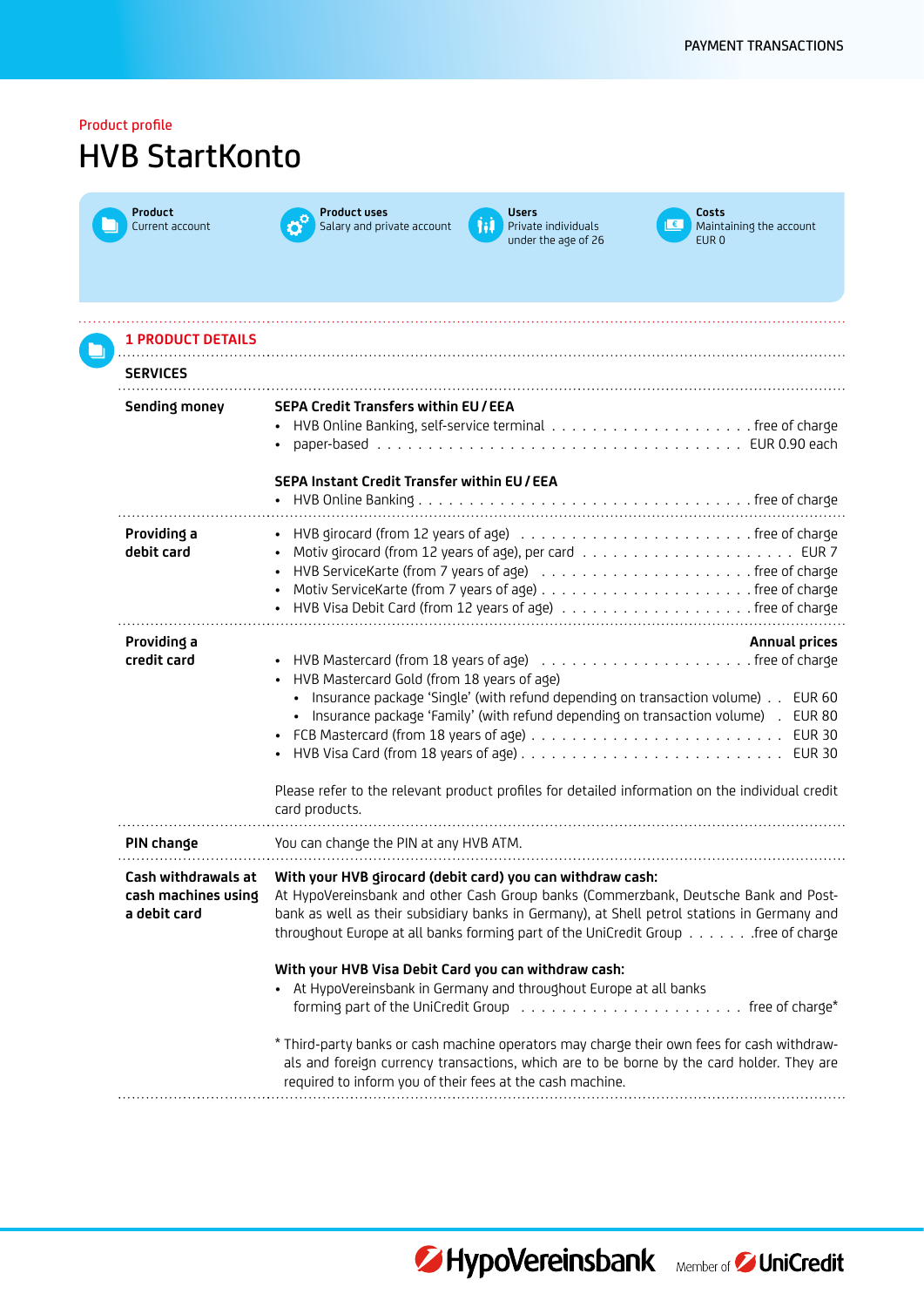| Arranged overdraft         | HVB overdraft facility (minimum age: 18 years)<br>Usually three times your net monthly salary<br>Interest rate for an authorised overdraft facility and / or tolerated overdraft<br>(overdrawn account): please refer to the current list of prices and services.<br>For students holding current accounts without regular wage, salary, pension or rental in-<br>come, the maximum credit facility is EUR 500, provided they receive monies on a regular<br>basis e.g. BAföG (student grant) or parental support |
|----------------------------|-------------------------------------------------------------------------------------------------------------------------------------------------------------------------------------------------------------------------------------------------------------------------------------------------------------------------------------------------------------------------------------------------------------------------------------------------------------------------------------------------------------------|
| <b>HVB StarterDepot</b>    | Securities account with no annual fee<br>50% fee reduction on the purchase commission for HVB Investmentsparen in selected<br>funds<br>For orders placed via online banking<br>No limit price<br>No minimum commission                                                                                                                                                                                                                                                                                            |
| Changing accounts          | Free account-changing service<br>Online account-changing service via hvb.de/kontowechsel<br>Statutory account-changing support in accordance with the (German) Payment Accounts Act                                                                                                                                                                                                                                                                                                                               |
| <b>Modes of access</b>     | HVB Online Banking (hvb.de)<br>HVB Mobile Banking app<br>Self-service terminals<br>HypoVereinsbank branches                                                                                                                                                                                                                                                                                                                                                                                                       |
| <b>Account information</b> | Free provision of account statements<br>$\bullet$<br>Online account statements (automatic or manual download, archiving, printing)<br>$\bullet$<br>Statement printer<br>Summary statement on request, cost per statement plus postage EUR 0.18                                                                                                                                                                                                                                                                    |
| <b>Text alerts</b>         | Texts may be selected on an individual basis<br>Transactions using a credit card or the HVB Visa Debit Card<br>Account services (checking account balance, incoming payments, debit transactions,<br>account balance notification for above or below customer-defined account balances,<br>account statement reminders)<br>Select and change at any time, either online (HVB Online Banking) or through your<br>$\bullet$<br>relationship manager                                                                 |
| <b>2 PRODUCT USES</b>      |                                                                                                                                                                                                                                                                                                                                                                                                                                                                                                                   |

The HVB StartKonto is available to all customers under the age of 26 for use as a private or salary account.

It may not be administered as a joint account (i. e. with more than one account holder).

The HVB StartKonto will be automatically converted to a HVB AktivKonto on the account holder's 26th birthday. The customer will receive written notification in advance of the account switch.



. . . . . . .  $\mathbf{c}^{\circ}$ 

## **Maintaining the account**

The HVB StartKonto is free of charge until the account holder's 26th birthday; no documentation is required. The balancing statement will be issued on a quarterly basis.